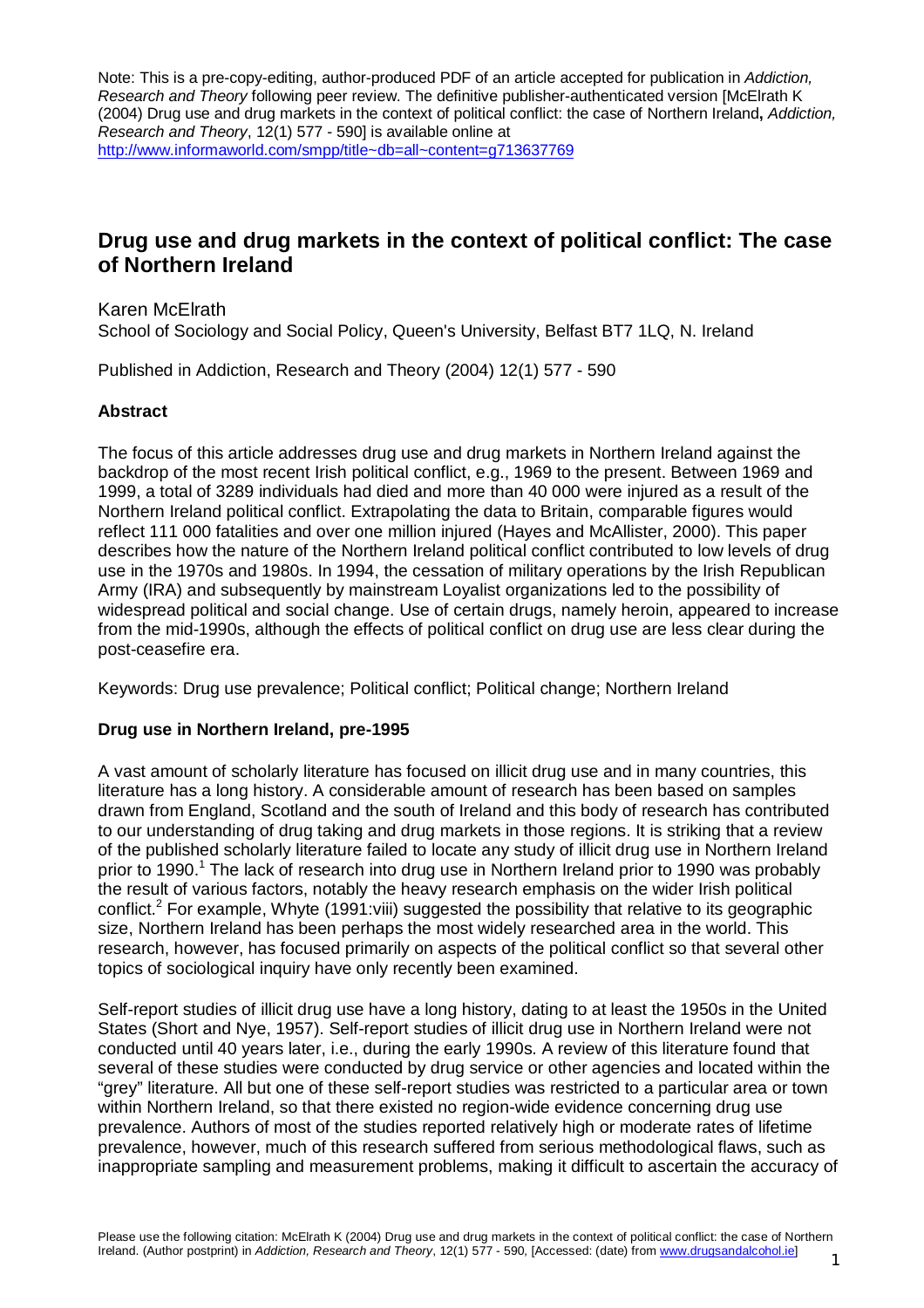conclusions. Additionally, the authors at times stated that drug use was increasing but without longitudinal or baseline data, such conclusions were inappropriate.

Of the few indicators available prior to 1990, data suggested that drug use was quite low compared to figures derived from samples in England, Scotland and the south of Ireland. With regard to the heroin market, clearly there were pockets of heroin users in the 1980s and perhaps during the previous decade also. A total of 35 persons were officially registered as "drug addicts" in 1985 and most of those persons were notified as heroin users (cited in Murray, 1994). Retrospective data collected in a qualitative study of 43 Belfast heroin users found that some heroin users had first injected themselves in Northern Ireland during the early 1980s (McElrath, 2001). Another respondent recalled the existence of a very small and close-knit group of users who resided in Belfast in the late 1960s. Thus, these bits of evidence suggest the possibility that at least some sub-cultures of heroin users resided in Northern Ireland in the decades of the 1960s to the 1980s, but their existence as well as any difficulties that they experienced probably were masked by the wider political conflict. A semi-historical research would now be needed to uncover heroin use and the lifestyles of users during those eras.

There is little other evidence on drug taking that is available prior to 1990. Drug treatment data were not collected in a systematic fashion and methadone was not available in Northern Ireland during that time. Ethnographic research into drug use apparently had not yet been conducted. Police indicators, i.e., drug arrests and seizures of illicit drugs, generally are quite limited in terms of their ability to gauge supply and demand. Nevertheless, data reported by police during the 1980s and early 1990s suggested extremely low levels of seized illicit drugs and very few arrests for drug offences (Murray, 1994).

Although the available data on drug taking prior to the 1990s are quite limited, it is possible that several problematic drug users resided in Northern Ireland during this time. Clearly, the heavy journalistic and research emphasis on the wider political conflict might have masked other (nonpolitical) social problems. Similarly, government officials - so consumed with "security" objectives might simply have diverted attention and resources away from other social problems. However, it is suggested here that this possibility is unlikely. Had there existed a large number of users and active drug markets, some indication during this era would have surfaced. For example, drug treatment staff would have noticed that the available treatment space was insufficient to meet the demand. Police in Northern Ireland had and continue to have some of the most extensive powers regarding searches of persons, vehicles and homes. Surely police activity and heavy surveillance of various communities would have uncovered drug activity during this time. It did not. In 1997, McElrath (2001) conducted in-depth interviews with largely Belfast heroin users. Four of the 43 respondents had initiated heroin use in the 1970s, but none had done so in Northern Ireland. One respondent initiated elsewhere in 1969 and moved to Northern Ireland in the 1970s. During the interview he was asked whether the heroin market had changed in Northern Ireland since the 1970s. He recalled that during the 1970s, he knew every user in the region. In the 1990s, however, there were far too many users to know, and that the current users belonged to a number of different heroin using sub-cultures. From his perspective, the heroin market of the 1970s and 1980s was very small, consisting of only a few users.

If we assume then, that during the 1970s and 1980s, the drug markets in Northern Ireland were minimal and not fully developed, what explanations can be offered for the low rate of drug taking in Northern Ireland? This issue is critical because the region had close geographic proximity to other areas that were characterized by extensive drug markets and problematic drug use, e.g., Dublin, Edinburgh, Glasgow, and various parts of England. Equally important, some conditions were in place, which have been linked elsewhere to increases in the prevalence of drug use. For example, political violence can create widespread trauma. In turn, persons affected by trauma might begin to use drugs, or increase drug usage in order to cope with trauma-related anxiety or depression. For example, survey data collected from residents of New York City in the aftermath of the 11 September attacks found increases in alcohol and marijuana consumption (Vlahov *et al*.,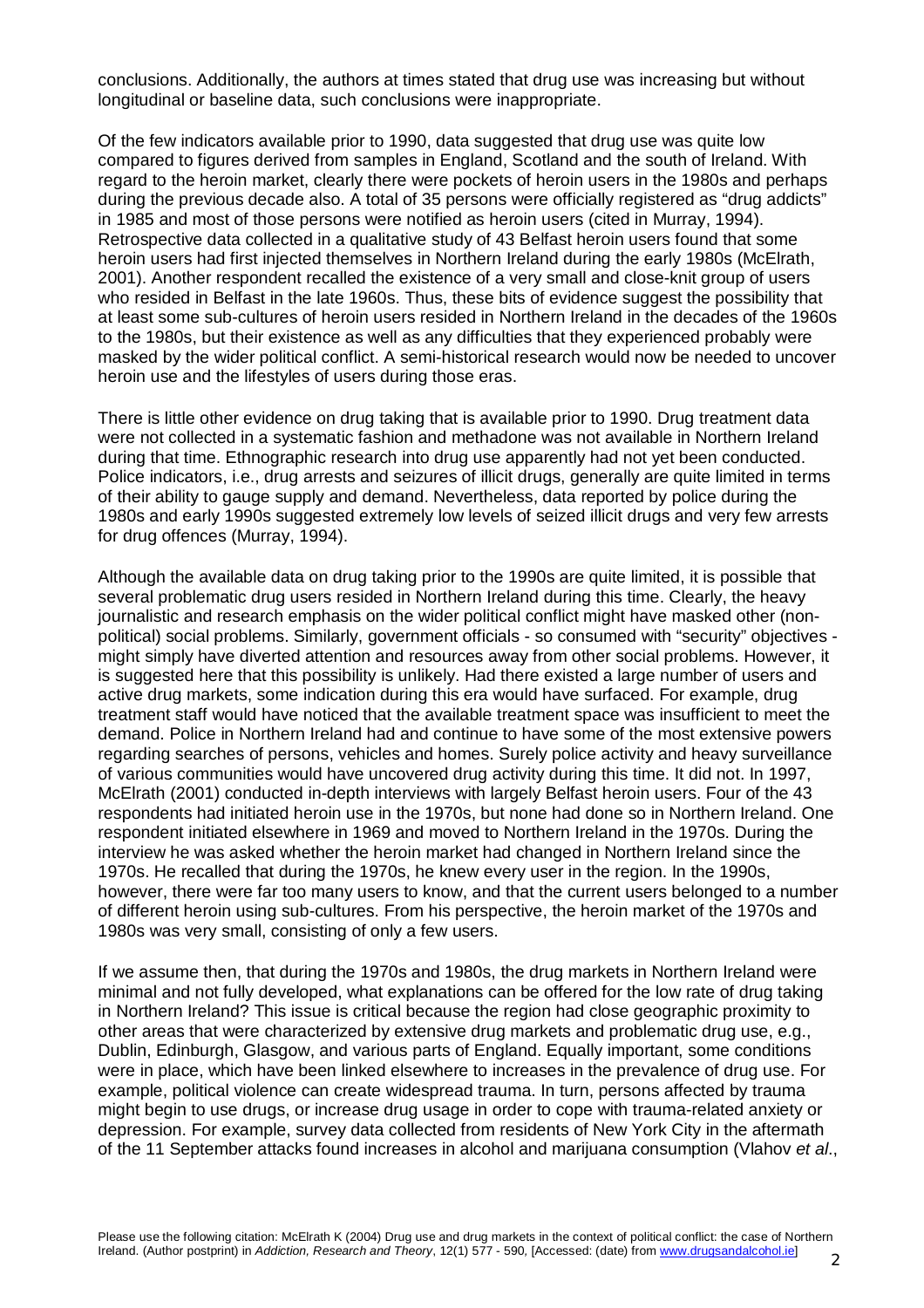2002). In addition, respondents who suffered from Post-Traumatic Stress Disorder (PTSD) were about five times as likely as other respondents to increase their use of marijuana after the attacks.

The most recent era of Irish conflict has been characterized by extensive political violence. Hayes and McAllister (2000) documented the implications of political violence in Northern Ireland between 1969 and 1999. Those authors reported that a total of 3289 individuals had died and more than 40 000 had been injured. Additionally there had been approximately 15 000 explosions and more than 35 000 incidents involving a firearm. As of 1998, an estimated 20% of persons in Northern Ireland had a relation who had been killed or injured, thus, thousands of persons had direct or indirect experience with political violence. Moreover, Hayes and McAllister (2000) noted that exposure to political violence differed by religious background of victims with Catholics experiencing higher levels of political violence compared to Protestants. Moreover, residing in the cities of either Belfast or Derry was significantly related to experiencing political violence.

Since 1969 and continuing on a lesser scale today, several residents, the vast majority of whom have been Catholic, have been forced to leave their homes after Loyalists<sup>3</sup> set houses and personal belongings afire. According to some researchers, approximately 15 000 families - most of them Catholic - were displaced during the period 1969-1972 (Darby and Morris, 1974). An estimated 60 000 persons were forced to leave the north altogether between 1969 and 1973 (Metress, 1995). This aspect of political violence through its disruption of social networks and other effects on lifestyles can have major implications for the mental health of those displaced (Pedersen, 2002).

Some child psychologists have suggested that children in Northern Ireland who have experienced extensive sectarianism are likely to develop negative long-term effects (Bonner, 2001). Others have been more optimistic, suggesting that many children in Northern Ireland do not appear to be affected psychologically by exposure to political violence (Muldoon *et al.*, 2000). Research that attempts to link exposure to political violence with trauma and long-term negative effects to date is somewhat unclear. For example, the effects of repeated exposure to traumatic incidents in Northern Ireland need to be addressed in greater detail. Other research has emphasized the importance of distinguishing across neighbourhoods, where the level of political violence can differ greatly (Soskolne *et al*., 1996). Only a few studies have compared the effects across differing levels of political violence in Northern Ireland. In one study, children residing in areas characterized by low levels of political violence and those residing in neighbourhoods with high levels of violence had similar levels of depressive symptoms (Joseph *et al.*, 1993). Such studies, however, would benefit from a multilevel approach, which could examine both individual and structural factors and their relationship to outcomes.

If exposure to political violence has been high in Northern Ireland, particularly in some communities and neighbourhoods, and trauma is likely to follow exposure, how do people deal with trauma? Drug taking is one option. Mind-altering drugs do just that and also affect mood. Drugs can be used to cope with traumatic events in that several substances can be used to medicate, reduce anxiety or depression. Thus, why does it appear that illicit drug use did not escalate during eras of extreme political conflict? Some evidence from the 1970s suggests that the use of tranquillisers in Northern Ireland was quite high in comparison to other regions and countries. For example, in a comparative study of several European countries, King *et al*. (1982) found that the rate of tranquilliser prescriptions per adult population in Northern Ireland ranked second among the list of countries studied. The use of tranquillisers has been documented by researchers who have examined other political conflicts. Soskolne *et al*. (1996) found that the use of tranquillisers increased in Tel-Aviv and Jerusalem during the Persian Gulf War. It is not known whether general practitioners in Northern Ireland were over prescribing these medications or whether prescription practices were consistent with the level of need. In any event, the high level of prescribing may have been linked with trauma or anxiety associated with the political conflict. Anecdotal evidence suggests that a considerable albeit free "black market" existed during the height of political conflict in the 1970s and 1980s. For example, some local residents recall that "tablets" (i.e. Valium) were shared among adult residents, largely female, within certain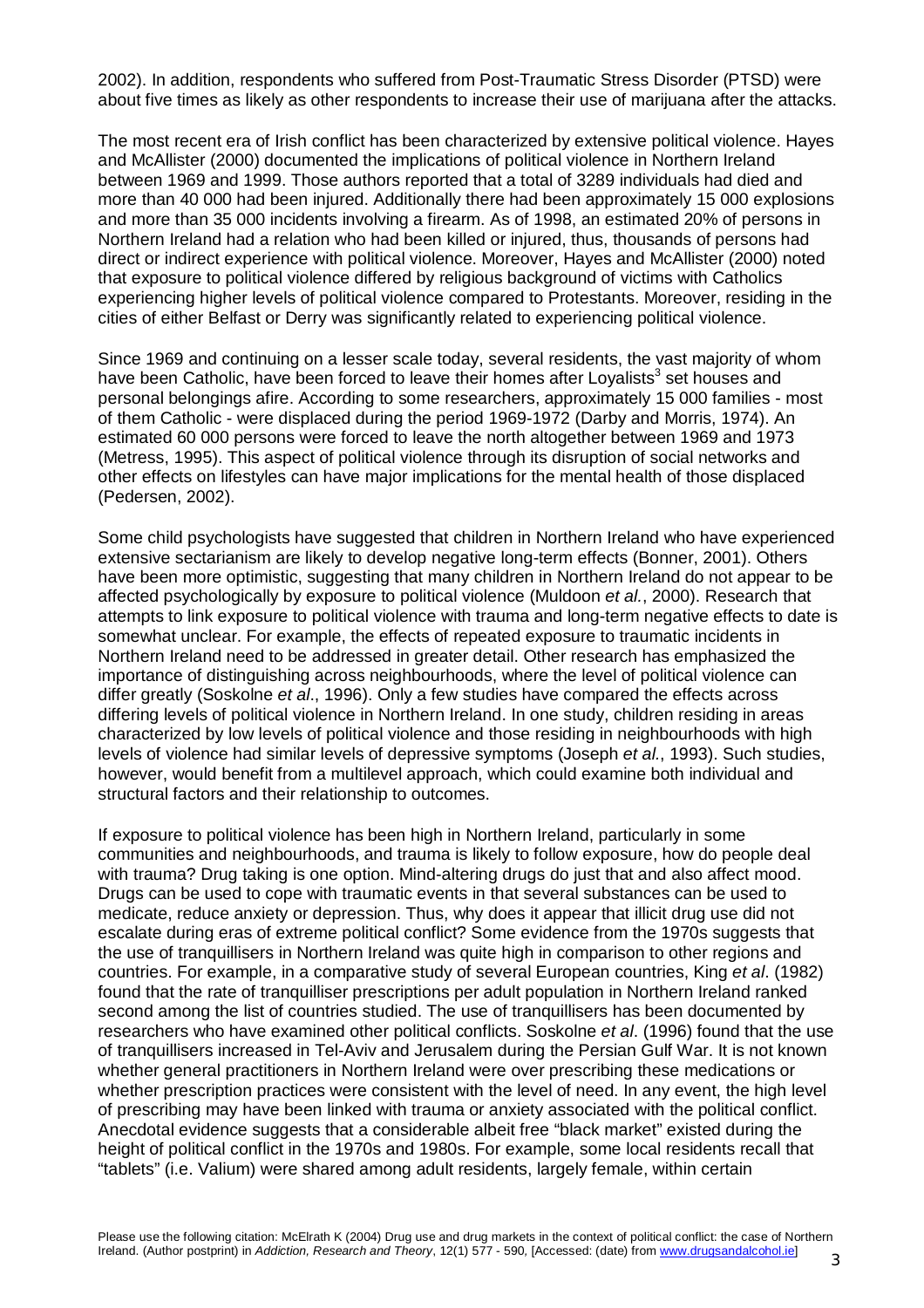neighbourhoods. It is possible that the drug of choice or preferred drug simply differed in Northern Ireland. Tranquillisers addressed the need of at least some segments of the populace and at no cost. Additionally, little is known about the extent of alcohol use and alcohol problems in Northern Ireland during the 1970s and 1980s. Drug use has been found in virtually every culture (Weil, 1986), although we know little about why some substances emerge as preferences in one culture, but not in another.

Resilience is another factor that might explain the low levels of illicit drug taking during extreme and long-term political conflict. Trauma does not necessarily produce PTSD and its associated consequences, e.g., drug use.<sup>4</sup> Pedersen (2002) reported findings from a review by Yehuda and McFarlane (1995) who found that approximately 80% of people who experience trauma never develop PTSD. Zarowsky and Pedersen (2000) observed that experience of political violence can actually increase "social cohesion" among the residents affected. It is possible that residents of Northern Ireland who experienced trauma as a result of political violence turned not to mindaltering illegal substances, but instead to their immediate community. Similarly, while we might expect to find an increase in referrals to mental health services as the political conflict escalated in Northern Ireland, such increases did not occur (Loughrey, 1997). The nature of how resilience occurs during periods of war and intense conflict is not altogether clear, however, Summerfield (2000) argued that war and related conflicts can create strong community bonds - protective factors that mediate against the development of mental health problems (and possibly illicit drug use).

Some research has linked drug use to poverty and "deprivation". For example, heroin use in England and in selected regions of the United States has been associated with poverty (Pearson, 1996; Pearson and Patel, 1998). In the 1970s, Belfast was said to have had the worst housing conditions in all of Europe. In 1981, unemployment among males in Northern Ireland was estimated at 19%, roughly equivalent to the highest figures in England, e.g., Merseyside. Unemployment among Catholic males in Northern Ireland was 30% whereas the rate among Protestant males was 12% (Rowthorn and Wayne, 1985). Additionally, various indicators of deprivation were noted by several authors during the 1970s and 1980s, particularly in Nationalist<sup>5</sup> areas (e.g., Conroy, 1988; Rolston and Tomlinson, 1988).

If poverty and deprivation are linked with drug use, why was drug use not pervasive in Northern Ireland? Scholars have suggested the possibility that strong cohesiveness within a community can act as a buffer against the effects of deprivation on crime (Kawachi *et al*., 1999). A Chicago study by Sampson and colleagues (1997) attempted to measure the concept of "collective efficacy". Those authors defined the concept in terms of whether or not people were willing to assist their neighbours, the degree to which the neighbourhood was "close-knit", whether neighbours would intervene if they observed delinquent acts, and other such related items. Controlling for a number of variables, they found that greater collective efficacy was significantly related to reductions in neighbourhood violence.

Extensive community cohesiveness as well as strong informal social controls characterized several neighbourhoods in Northern Ireland during the 1970s and 1980s in particular (e.g., Leonard, 1994). These factors might have contributed to the low levels of illicit drug use in the region. Within these neighbourhoods, strong bonds and informal social control mechanisms developed as the political conflict escalated. Several residents in Nationalist areas provided either active (e.g., the provision of safe houses) or indirect support (e.g., turning a "blind eye", failing to notify the police) for the Irish Republican Army (IRA). Drug use within these areas was frowned upon for two reasons. First, drug users and persons involved in other anti-social activity, who were arrested by police at times were encouraged by police to inform - not on drug suppliers or dealers - but on Republican activity in the area of residence (Doherty, 1994; Knox, 2002). Charges against them were dropped in exchange for information. The infiltration of informants has occurred at several historical points of the Republican struggle and at times, has greatly affected the strategy and objectives of the Republican movement. Informants have and continue to be despised. Second, there was the perception that Loyalist paramilitary groups represented the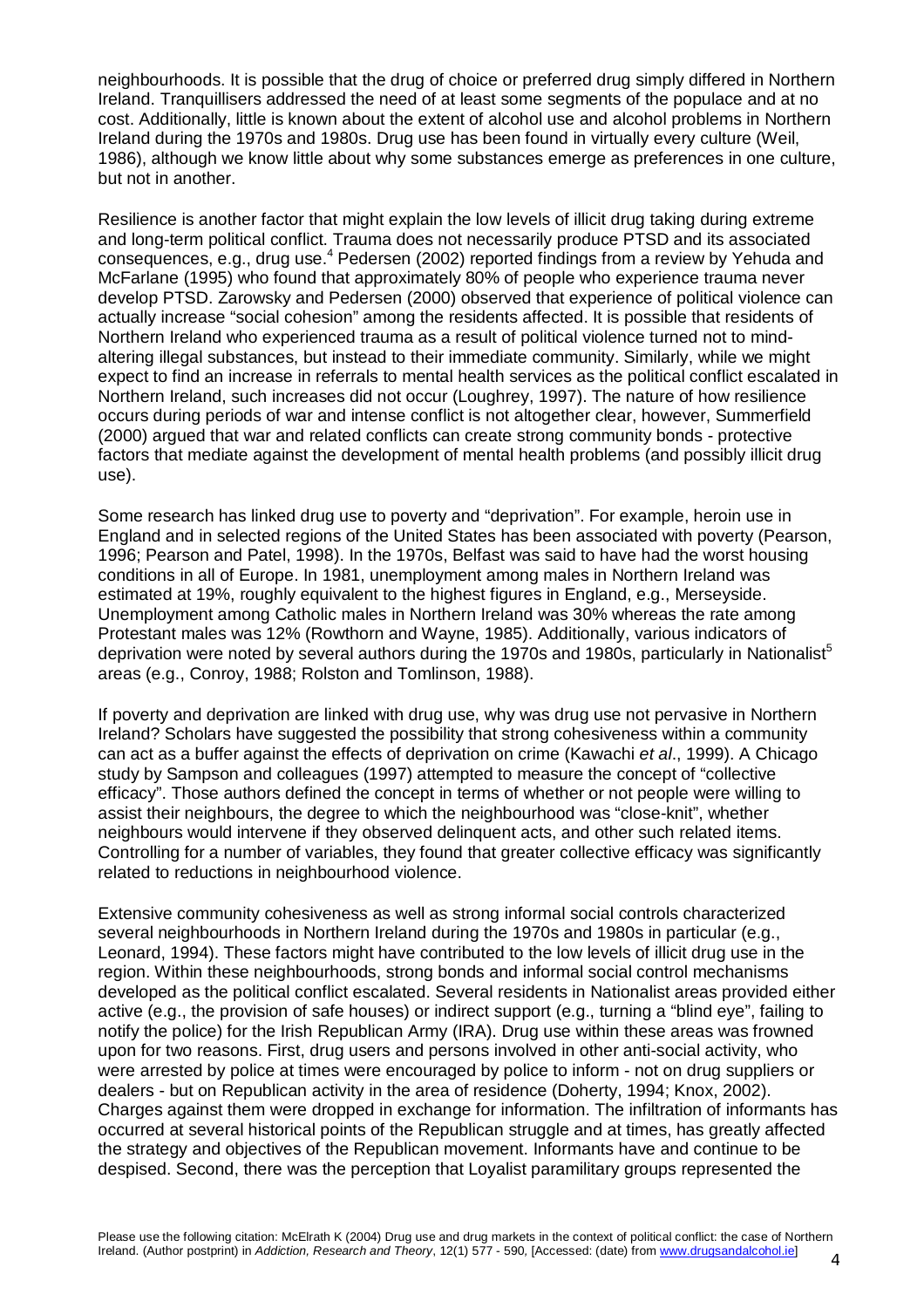major sources of drug supply (Cowan, 2001; Northern Ireland Affairs Committee, 1997; *Sunday Life*, 2001; 1992; *Sunday Times*, 1998). Drug users from Nationalist areas then, contributed to Loyalist earnings, which in turn could be used to purchase weapons that would ultimately be used against Catholics. Thus, drug users were perceived to be a threat to the all-important political struggle.

For several years, the police have lacked credibility in Nationalist areas (Garrett, 1999; Knox, 2002). The police were and continue to be predominantly Protestant and have been viewed as agents of the British State. They are for the most part, unwelcome in these areas. Both the Republican<sup>6</sup> and the Loyalist groups have acted as agents of social control within their respective communities. Persons who participate in activity that violates the social order can be subjected first to a series of threats. If the activity continues, punishment, e.g., public shame, knee-capping, expulsion, can subsequently occur (Knox, 2002). The degree to which informal social control contributed to low levels of drug use is unknown, but was likely to deter at least some individuals from using drugs or engaging in low-level dealing within particular communities.

For drug markets to expand, they often require freedom of movement whereby buyers and sellers can move within and across neighbourhoods in order to engage in drug transactions. In the 1970s and 1980s, several communities in Northern Ireland were highly segregated and movement of persons was greatly restricted. For example, in 1972, only 23% of Belfast residents lived in "mixed"<sup>7</sup> neighbourhoods, a decline from previous years (Boal *et al.*, 1976). In both the Unionist<sup>8</sup> and the Nationalist communities, daily activities, e.g., social lifestyles, work, tended to occur within those areas only. For example, one study found that people who traveled by bus to visit friends and relations in other neighbourhoods preferred bus stops located farther from their homes when the nearest bus stop was located in the "other" community (Boal, 1969). Whyte (1991) cited evidence from the Standing Advisory Commission on Human Rights that found that people were hesitant to work in settings that employed a disproportionate number of employees from the "other" community. Whyte also noted that individuals were hesitant to travel through neighbourhoods in which large numbers of residents were of the "other" religious background. In addition to these restrictions, people rarely left their areas for the purpose of socialising. For example, residents who frequented pubs tended to do so within their own areas or neighbourhoods. To venture elsewhere was perceived as being dangerous. Several Belfast residents, for example, recall that the city centre was virtually "empty" at night during the 1970s and 1980s. Initiation into drug use often occurs during adolescence or young adulthood. However, during this era of political conflict, young persons could be observed more carefully simply because their lifestyle activities occurred within areas where they were known by other residents. Young adults who frequented pubs were likely to meet their neighbours, older relations or other acquaintances. It is suggested here that these interactions tended to increase the likelihood that drug use and other antisocial behaviours were closely monitored by other community residents.

Studies conducted elsewhere that have addressed the relationship between religiosity, church attendance or religious background and drug use among adolescents often find an inverse relationship (Benda, 2001; Jang and Johnson, 2001; Sutherland and Shepherd, 2001), although the relationship appears to depend in part the method by which religiosity is measured (Hodge *et al.*, 2001). Sutherland and Shepherd (2001: 456) suggested that religious youth may simply have fewer contacts with youth who engage in drug use and other risky activities, so that peer social networks also are important. Those authors also suggested that religiosity might provide individuals with a "peace of mind" which in turn decreases the need for mind-altering drugs.

Data from 1981, indicate that religious beliefs and commitment were stronger and more pervasive in both the north and the south of Ireland, compared to other European countries (Fogarty *et al*., 1984). This pattern of religiosity appeared to continue throughout the decade of the 1980s and into the early 1990s (Hornsby-Smith and Whelan, 1994; Inglehart and Baker, 2000). Did high levels of religiosity contribute to low levels of drug taking during these decades? The argument is not a convincing one; while drug use remained apparently low in the North of Ireland, heroin use and injecting drug use began to surface widely in the late 1970s and early 1980s, and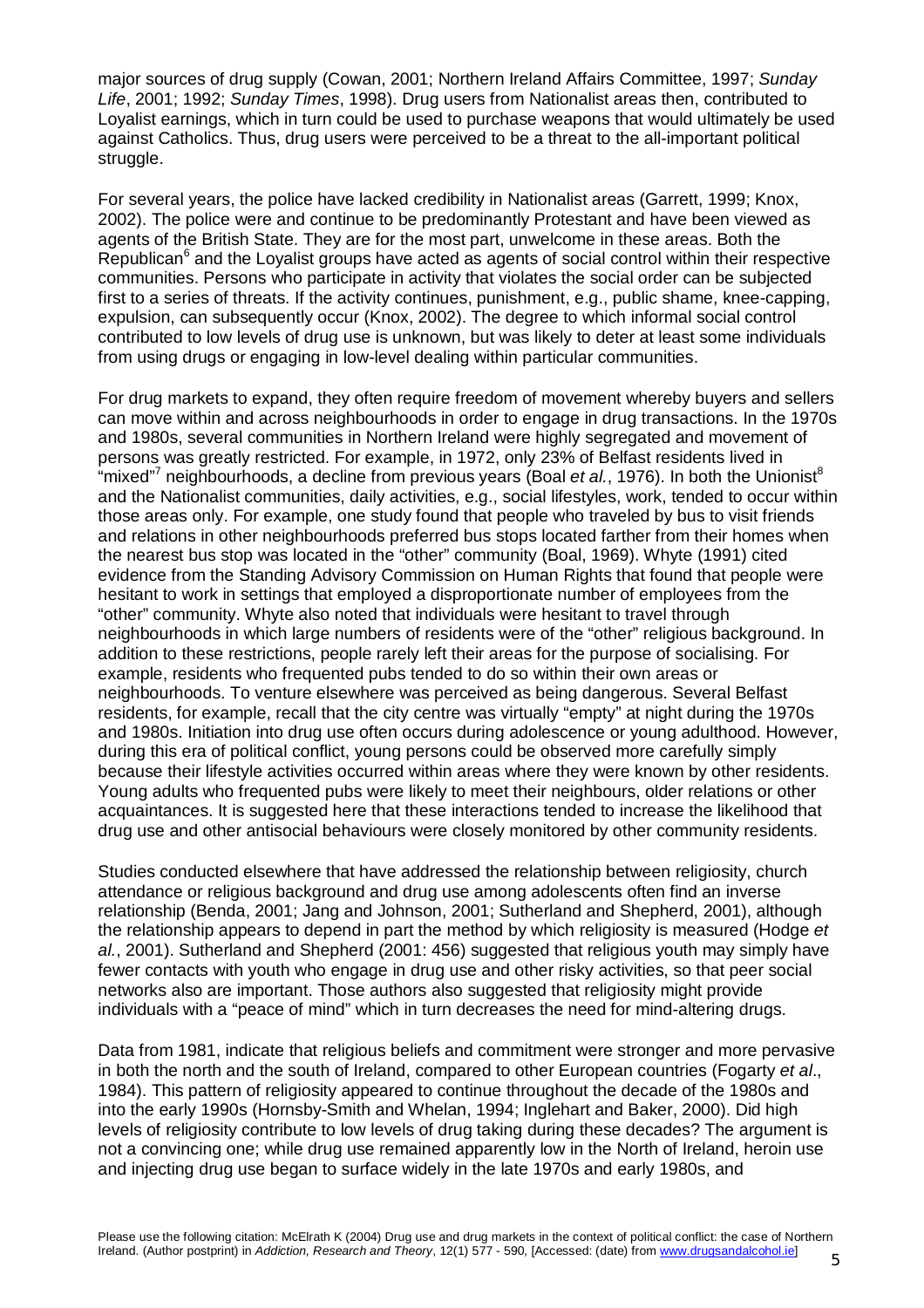subsequently increased in the South of Ireland, namely Dublin (Butler, 1991), where levels of religiosity mirrored those in the North. It is therefore unlikely that religiosity can account fully for the low level of drug use in Northern Ireland prior to the 1990s.

In 1969, the number of full-time police officers with the Royal Ulster Constabulary (RUC) was approximately 3500. The size of the force had increased to about 8500 officers by the mid-1990s. There were approximately 5500 additional full- and part-time "soldiers" in the Royal Irish Regiment (CAIN, 2003). In 1972, there were approximately 30 000 members of the British Army who had been assigned to Northern Ireland and 18 500 in 1994 (CAIN, 2003). The borders between North and South Ireland were closely monitored and checks on and searches of persons, property, and vehicles were commonplace under "emergency" legislation. Did these policing tactics prevent or reduce the supply of illicit drugs in Northern Ireland? Police in Northern Ireland have presented this argument and have suggested that a reduction in the size of the police force as a result of the 1994 ceasefires, contributed to the increase in the availability of illicit drugs (Northern Ireland Affairs Committee, 1997)

## **Post-ceasefires: 1995 to 2003**

From 1995, most drug use research has focused on self-report studies of either youth or adults. For example, the Northern Ireland Crime Survey, conducted in 1998 found the following lifetime prevalence rates: cannabis (18%), amphetamine (6%), magic mushrooms (5%), LSD (5%), and MDMA (5%). Approximately 2% or less had used cocaine, crack and heroin (Hague *et al.*, 2000). In comparison, the British Crime Survey data collected in the same year found higher lifetime prevalence rates for cannabis (25%), amphetamine (10%), and cocaine (3%). Lifetime prevalence rates for magic mushrooms, LSD, crack and heroin were approximately the same in the two regions. Use of MDMA was slightly higher in Northern Ireland compared to Britain (5% vs. 4%). No major substantive differences in last month prevalence were noted across the two surveys. Self-report data collected from youth aged 15 and 16 years in 1999 found that respondents residing in Northern Ireland had the highest rates for glue and solvent use and the prevalence rates for MDMA and heroin were higher among youth residing in Northern Ireland and Scotland compared to young persons residing in England and Wales (Plant and Miller, 2000).

For other drug use surveys conducted in Northern Ireland, serious methodological flaws in the study procedures prevent accurate conclusions from being drawn. For example, the Northern Ireland Omnibus Survey of 2000 focused on youth aged 16-25 years. Research staff distributed questionnaires to selected households, and asked the respondents to return the questionnaires by post (Miller and Dowds, 2002). That survey allegedly suffered from a very low response rate for the drug use items, although the response rate has not been made available publicly. Despite these drawbacks, data derived from that survey have been circulated and quoted widely. Nearly all of the survey research into drug use in Northern Ireland has been based on cross-sectional designs so that longitudinal data on drug use is seriously lacking in Northern Ireland. One exception is the Belfast Youth Study, a multi-year longitudinal study undertaken by a team of researchers housed within the Centre for Child Care Research at Queen's University. The results will shed important light on patterns of drug taking over time.

One potentially major problem with the survey data in Northern Ireland concerns the lack of research attention into respondents' perceptions of interviewer traits and survey sponsorship. For instance, research is lacking with regard to how respondents perceive the religious background of the interviewer, data collector or researcher and whether these perceptions affect response rates and valid responses to individual questions. For several years, many people in Northern Ireland have used various cues to determine the religious background of strangers and acquaintances with whom they interact (Cairns, 1980; Parker, 1993). Persons from "other" backgrounds are at times viewed with distrust. Moreover, residents in Northern Ireland have been suspicious of researchers (Bufwack, 1975) who have been perceived to be assisting with the surveillance for the British State (for a brief review, see Lee, 1995). These issues have been fuelled by the wider political conflict but are rarely mentioned in methodology sections of studies that are based on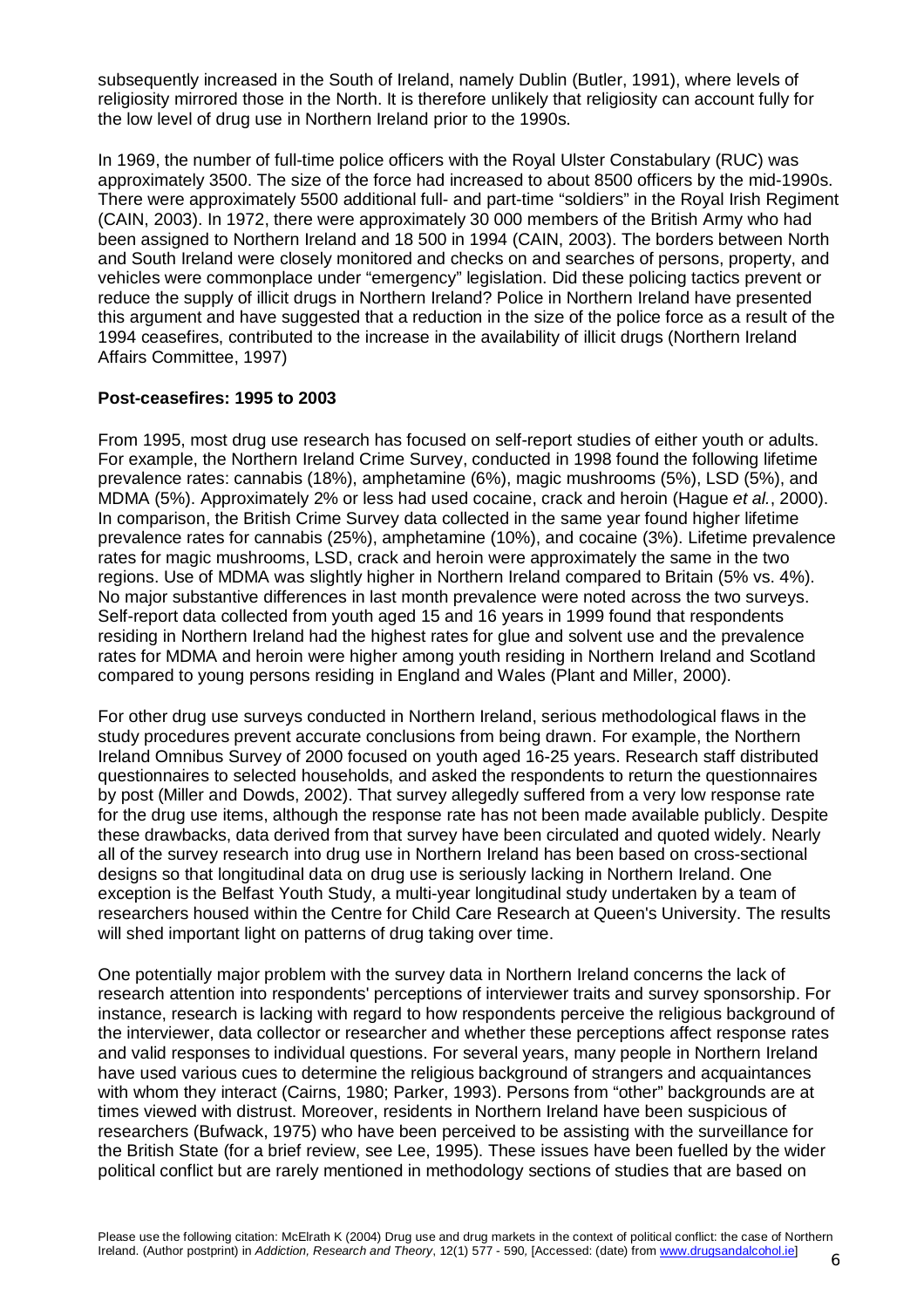survey data collected in Northern Ireland. With regard to survey sponsorship, the Northern Ireland Crime Survey draws funding from the British government through the Northern Ireland Office (NIO). However, several individuals from Nationalist communities distrust the British government and the NIO. For instance, Ellison (2000) found that some Catholic youth in his target sample participated in the study only after the author provided letters stating that his study was not affiliated with the police or with the NIO. An earlier international victimization survey in which Northern Ireland was included was led by senior researcher Pat Mayhew. Another individual, Patrick Mayhew, served as the Secretary of State for Northern Ireland and was disliked by several residents in Nationalist communities. Did the similarity in names provoke distrust among some potential respondents? The degree to which the government-sponsored survey research in Northern Ireland or the perception thereof affects other potential respondents is not known and the issue is rarely discussed in public or academic forums.

Drug research in Northern Ireland has been dominated by survey methodology. Surprisingly, the first qualitative study into illicit drug use in the region did not occur until 1997 and focused on MDMA (McElrath and McEvoy, 2002; 2001a; 2001b). This study was based on in-depth interviews with 98 current and former users of MDMA. Many respondents perceived that MDMA had helped to "bridge the gap" between Protestant and Catholic youth in selected club settings. However, any improvement in relations generally disappeared on the return from club venues (McElrath and McEvoy, 2001a). The authors also noted that the sample included a disproportionate number of "heavy users".<sup>9</sup> For example, approximately 44% of the sample had used Ecstasy on at least 100 different occasions or "hundreds" of times over the lifetime. To date, an ethnographic tradition in the area of drug research is quite limited in Northern Ireland.

#### **The heroin market**

O'Neill's 1995 case study of out-of-treatment drug users found that some respondents reported that a heroin or injecting culture in Northern Ireland had at that time, not yet surfaced in the region. Those perceptions might have been accurate. Limited public acknowledgement of heroin use appeared to enter the Northern Ireland public domain in the mid-1990s. The emergence of a "heroin problem" was probably first observed by astute community workers, users themselves and relatives of users. Official data on heroin demand, such as the Northern Ireland Register of Addicts (also known as the Addicts Index and still utilised, unlike the UK Index) and police seizures, are considered to be lagged indicators and would fail to show major increases for several months.

Beginning in 1995-1996, considerable media attention focused on what was perceived to be the growing heroin problem in Northern Ireland. Media portrayals of users describing their "heroin hell" dominated media interest on drugs in general. Much of the focus centred on Ballymena, a relatively small town of approximately 30 000 residents, located some 27 miles from urban Belfast. A small-scale unpublished study conducted in 1999-2000, estimated that 235 to 398 heroin users resided in the Ballymena area (Woodhouse *et al*., 2000). Media estimates were considerably higher and ranged from 1000 to 1500 in Ballymena (*Irish News*, 2000; Yankova, 2000). Although this focus appeared to be exaggerated initially, other evidence began to surface that pointed to a growing number of problem heroin users in the small town. For example, a number of general practitioners from Ballymena began to organize in the late 1990s with the intention of determining foundations for best practice in the treatment of heroin-dependence. Their surgeries appeared to have disproportionate numbers of patients who were presenting with heroin dependence and heroin-related health issues. GPs and drug treatment centres in Ballymena (and elsewhere) were not permitted to prescribe methadone for maintenance purposes and GPs in particular voiced frustration at the lack of appropriate guidance with regard to treatment for heroin dependence. The GP-led group organised visits to specialist services in Edinburgh, Glasgow and Dublin in order to learn more about appropriate treatment for heroin-dependence. Family members of heroin users organised local support groups and one community worker subtly began to distribute new needles and syringes. These efforts were fuelled by what residents and professionals observed to be the emergence of a strong heroin market in the area. Drug policy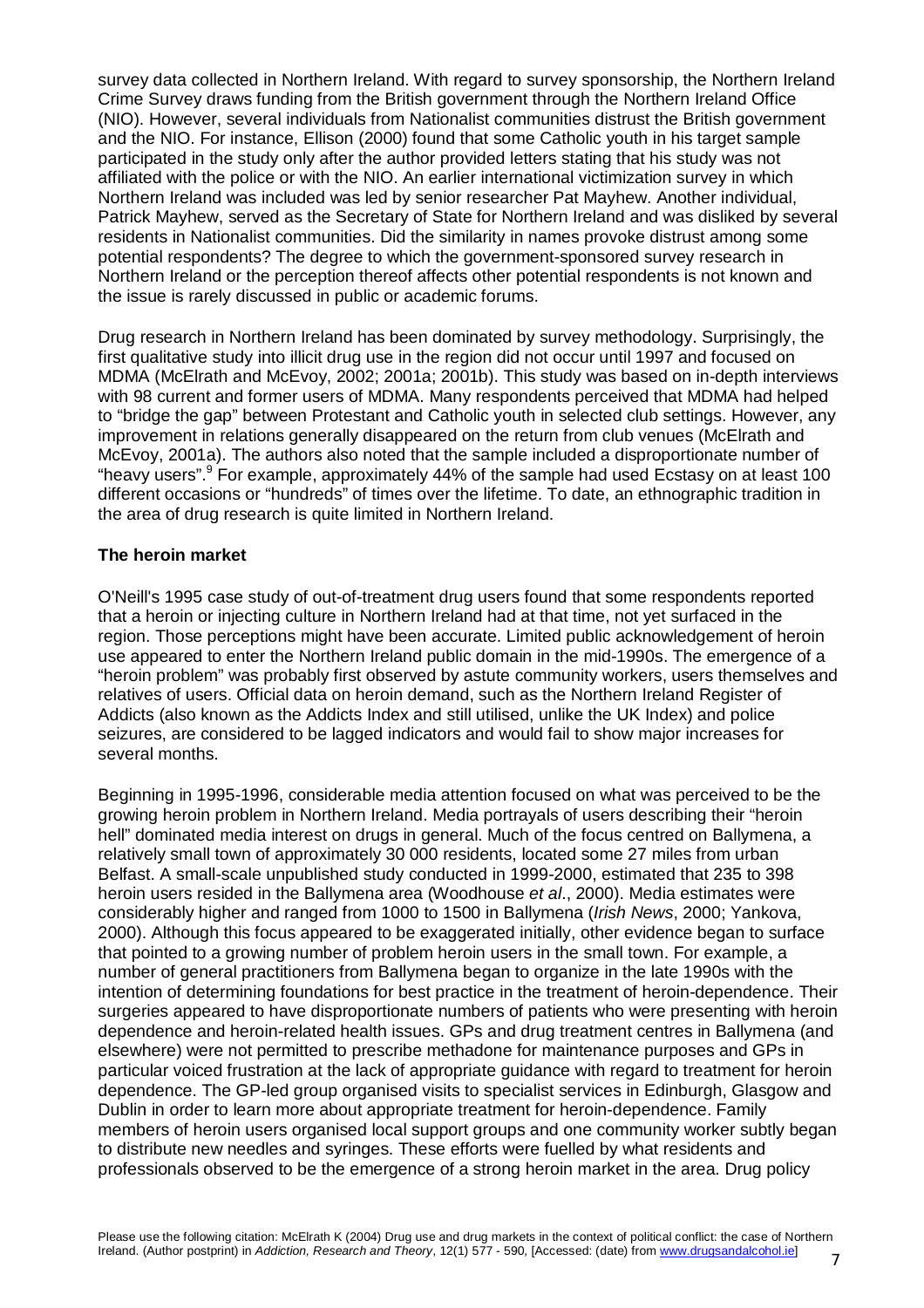initiatives were slow to respond. For example, despite early indications of an emerging heroin market in the mid-1990s, as recently as early 2000 needle exchanges had not been implemented in Ballymena or any other location in Northern Ireland. Moreover, a study conducted in 1997-1999 and based on in-depth interviews with largely Belfast heroin injectors revealed the unusual pattern of urban users traveling to Ballymena to buy heroin (McElrath, 2001). Prior to the 1990s, several users had obtained the drug from Dublin markets. The heroin market appeared to be firmly entrenched in Ballymena.

How large is the heroin problem in Northern Ireland? Recall that a total of 35 persons were notified as drug "addicts" in 1985, and that the majority of these persons were heroin users. In 1997, 78 persons appeared as registered heroin "addicts" in Northern Ireland. The number of persons notified for heroin continued to increase in the late 1990s and reached 233 in 2000.<sup>10</sup> It is suggested here, however, that there was indeed an increase in heroin use beginning in approximately the mid-1990s. A three-sample capture-recapture study estimated that there were approximately 828 problem heroin users (95% CI 695 to 1018) in Northern Ireland during the 12 month period, 1 November 2000 to 31 October 2001 (McElrath, 2002). Clearly, a market for heroin had developed.

As described above, methadone and other forms of substitute prescribing, e.g., Subutex, were generally not available for maintenance purposes although a small pilot programme was introduced in the city of Bangor, located southeast of Belfast. Substitute prescribing for maintenance purposes was for the most part limited to DFs and benzodiazepines; several years earlier, the (UK) Department of Health's guidelines on methadone and other forms of substitute prescribing had been virtually ignored in Northern Ireland. In place of the UK guidelines, the local drug policy makers developed their own, and adopted a practice of advocating treatment without methadone. In 2002, the Department of Health, Social Services and Public Safety (DHSSPS) commissioned an external review of the international evidence on substitute prescribing for heroin dependence (McElrath, 2003). That report included several recommendations, including the immediate need for methadone and Subutex maintenance as treatment options. Most of the recommendations were supported by the DHSSPS and the implementation details were in the planning stages during late 2003. The change in policy might have been influenced by growing pressure from various staff in drug services. Additionally, some key personnel within the Department appeared to be more open to the possibility of the availability of substitute prescribing. The degree to which the implementation of substitute prescribing will change the heroin market in Northern Ireland is not known but will be closely monitored.

# **Conclusion**

The extent of drug use as well as the development of drug markets in Northern Ireland have differed in comparison to other geographic regions of close proximity. There is no real evidence that suggests that illicit drug taking was widespread during the 1970s and 1980s. Rather, Northern Ireland appeared to be a region of low prevalence. This article explored possible explanations for the low level of illicit drug use during these decades. Although political violence was extensive and collective trauma affected large numbers of the population, other effects of the political conflict appeared to have contributed to low levels of drug use. In particular, the nature of the political conflict helped create strong social bonds within neighbourhoods, reduced geographic mobility, and contributed to the development of informal social controls. It is also possible that other substances, e.g., tranquillisers, were readily available, were inexpensive and met the needs of certain individuals.

The evidence to date suggests that changes in drug use occurred at some stage after the 1994 ceasefires. Clearly, several indicators suggest that the heroin market has expanded greatly since the mid-1990s. A study conducted in the late 1990s of MDMA use in Northern Ireland found a disproportionate number of "heavy users" of the drug (McElrath and McEvoy, 2002). The first all-Ireland drug prevalence survey found a slightly higher lifetime prevalence rate of MDMA in the North of Ireland (6%) compared to the South (4%) (MORI MRC, 2003). We are less clear about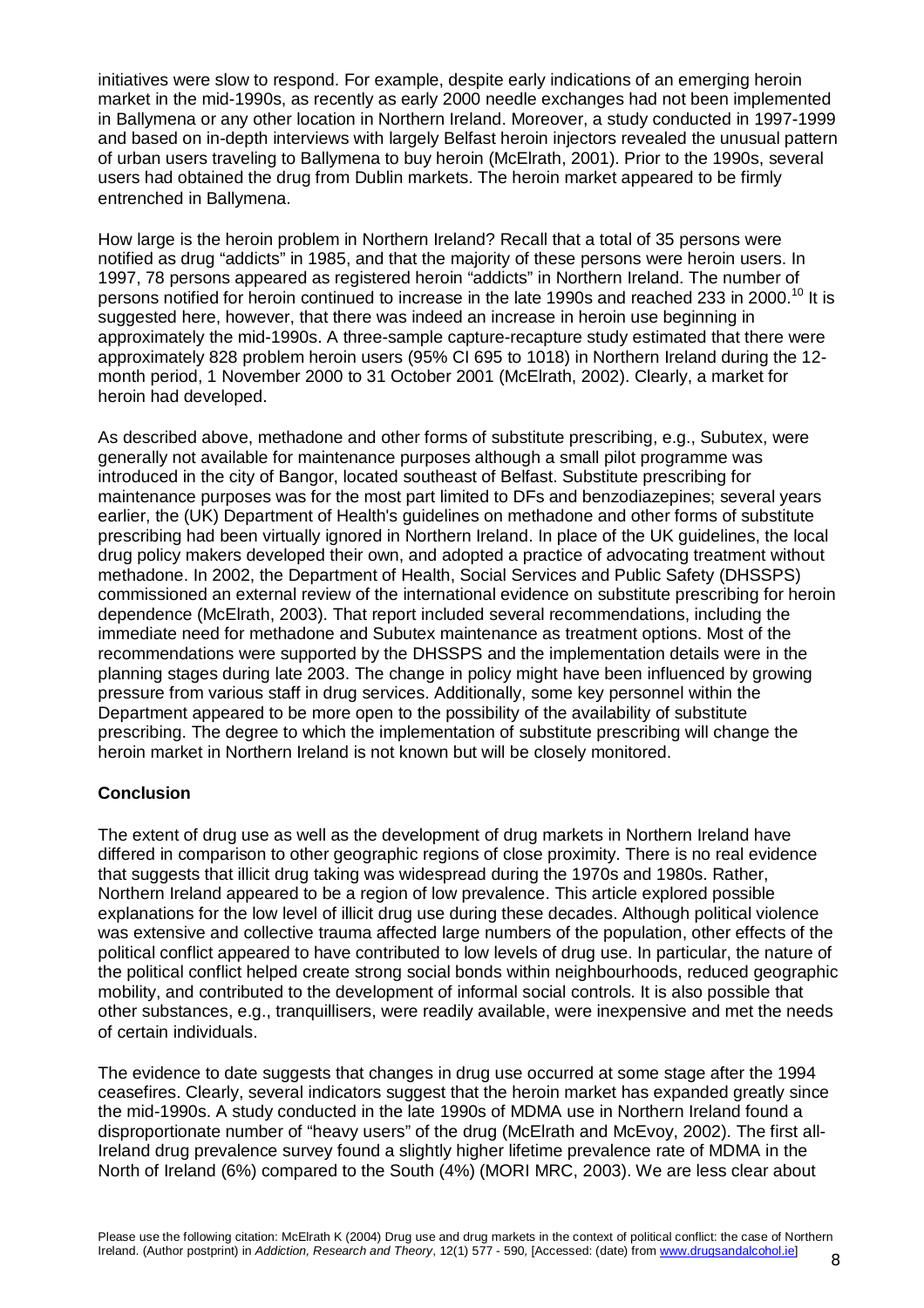how these changes relate to the wider political conflict. The nature of political violence has changed and the extent of political violence has also declined, but still affects many residents in some areas of Northern Ireland. Moreover, little is known about whether or not social cohesion within neighbourhoods has been eroded since the 1990s. At present, people appear to have fewer restrictions placed upon their geographic mobility. In one study, several young adults recalled their first visits to city centre clubs after the ceasefires had been announced in 1994 (McElrath and McEvoy, 2001a). A number of respondents in that study reported that their first interactions with persons from the "other" community coincided with the development of the club scene in "neutral" areas after the 1994 ceasefires.

Some officials in Northern Ireland continue to emphasize differences in patterns of drug use in Northern Ireland and neighbouring regions. Moreover, that perceived differentness has been used to justify conservative drug policies. In many ways, there are now strong similarities between Northern Ireland and elsewhere. For example, sub-cultures of young heroin users emerged in non-urban areas within Northern Ireland during the mid-1990s. Similar reports have been documented in England (Parker *et al.*, 1998; Egginton and Parker, 2000). It will be interesting to note whether these sub-cultures develop further. Measures of lifetime prevalence appear to be comparable (e.g., Hague, Willis and Power, 2000; Plant and Miller, 2000). For the first time, drug taking in Northern Ireland may begin to mirror that which occurs in neighbouring regions.

#### **Notes**

- 1 One notable exception focused on the apparently widespread use of Ether during the 1800s in the small village of Draperstown, County Derry.
- 2 Prior to the 1990s, very few if any scholars had research expertise in the area of illicit drug use.
- 3 Loyalists are individuals who seek to maintain the linkage with Britain and believe that violence is justified in pursuit of this goal. In general, most Loyalists come from Protestant backgrounds.
- 4 Summerfield (1996) noted that confounding factors, particularly in studies that examine longterm effects of trauma, need to be better controlled.
- 5 Nationalists seek a united Ireland one free of British involvement. Nationalists come primarily from Catholic backgrounds and are more likely to identify themselves as Irish rather than British.
- 6 Republicans support the idea of a united Ireland, free of British involvement. Armed struggle in pursuit of this goal is perceived to be justified among Republicans. The Irish Republican Army most likely represents the largest Republican organisation in Northern Ireland.
- 7 In Northern Ireland the term "mixed" in this sense refers to neighbourhoods that include both Protestant and Catholic residents. The term also is used to describe a marriage between a Protestant and Catholic.
- 8 Unionists are primarily from Protestant backgrounds and seek to maintain the ties with Britain.
- 9 The authors acknowledged the subjectivity of this term.
- 10 We are less clear about whether this change represents an increase in the number of heroin users who came to the attention of general practitioners and drug treatment staff, or whether this difference reflects changes in the degree to which users sought help, or the degree to which GPs and treatment staff complied with regulations about reporting. For example, the nowdefunct United Kingdom Addicts Index of which the Northern Ireland was once a part, tended to underestimate the number of persons addicted to heroin (Mott, 1994).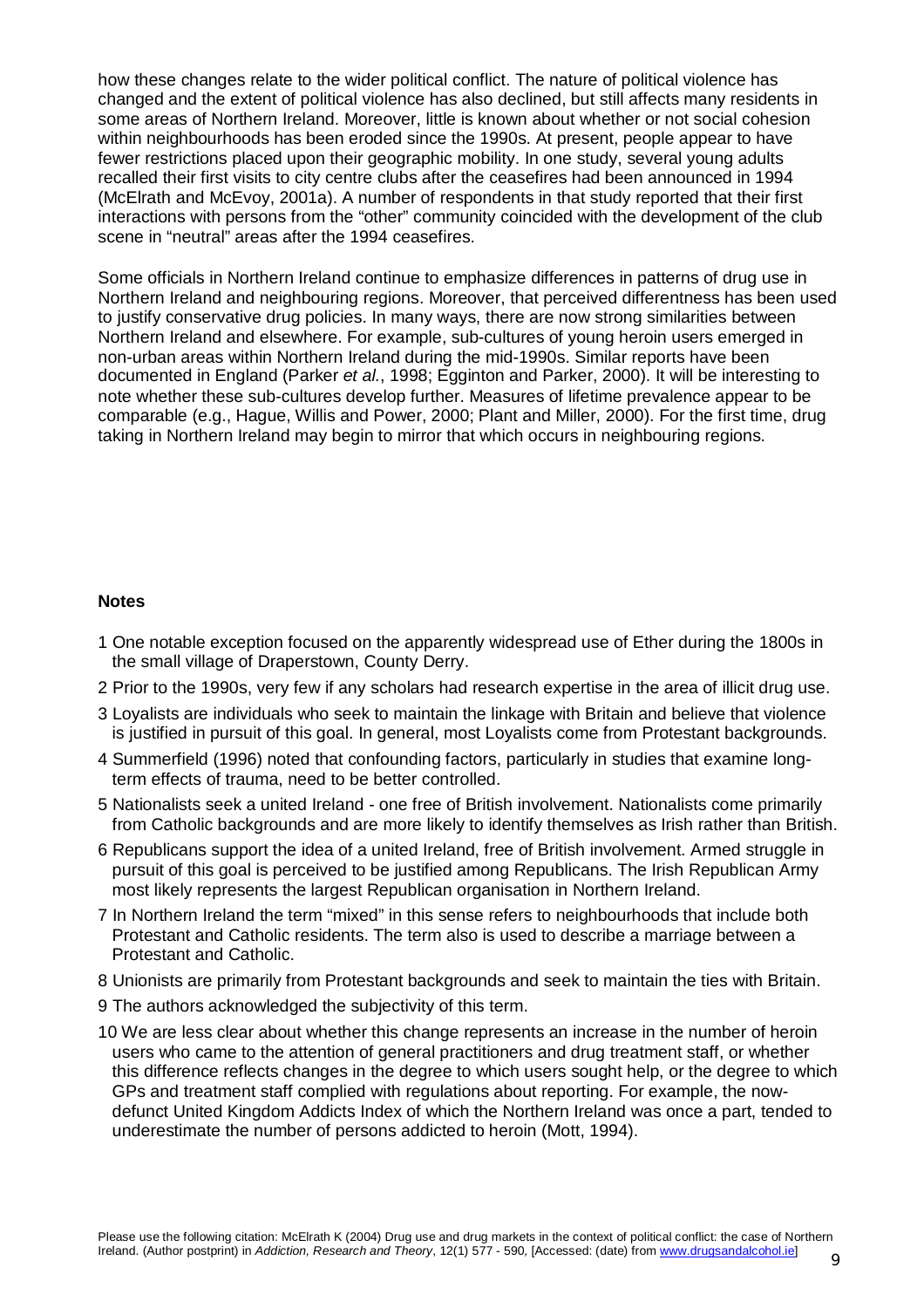# **References**

- 1. Benda, B. B. (2001) Religiosity and church attendance: the effects on use of "hard drugs" controlling for sociodemographic and theoretical factors. *International Journal for the Psychology of Religion* **10** , pp. 241-258.
- 2. Boal, F. W. (1969) Territoriality on the Shankill-Falls Divide, Belfast. *Irish Geography* **6** , pp. 30- 50.
- 3. Boal, F. W., Murray, R. C. and Poole, M. A. (1976) Belfast: The urban encapsulation of a national conflict. *Urban Ethnic Conflict: A Comparison Perspective; Institute for Research in Social Science* p. 77. Chapel HillNorth Carolina — In: Clarke, S.C. and Obler, H.L. (Eds.)
- 4. Bonner, A. (2001) Children could be left traumatized by events at school warns psychologist. *Irish News*
- 5. Bufwack, M. A. (1975) *Village without Violence: An Examination of a Northern Irish Village; Washington University* St. LouisMO — Unpublished doctoral dissertation
- 6. Butler, S. (1991) Drug problems and drug policies in Ireland: a quarter of a century reviewed. *Administration* **39** , pp. 210-233.
- 7. (2003) Background information on Northern Ireland society Security and Defence. Available on the World Wide Web at: http://cain.ulst.ac.uk/ni/security.htm
- 8. Cairns, E. (1980) The development of ethnic discrimination in children in Northern Ireland. *A Society under Stress: Children and Young People in Northern Ireland; Open Books* p. 115. Shepton Mallet — In: Harbison, J. and Harbison, J. (Eds)
- 9. Conroy, J. (1988) *War as a Way of Life: A Belfast Diary; Heinemann* London
- 10. Cowan, R. (2001) Loyalists claim drugs shooting. *The Guardian* 4 December
- 11. Darby, J. and Morris, G. (1974) *Intimidation in Housing; Northern Ireland Community Relations Commission* Belfast
- 12. Doherty, F. (1994) IRA acts quickly to quash white lady drug threat. *Sunday Tribune* 8 May: 10
- 13. Egginton, R. and Parker, H. (2000) *Hidden heroin users: Young people's unchallenged journeys to problematic drug use; DrugScope* London
- 14. Ellison, G. (2000) Reflecting all shades of opinion: public attitudinal surveys and the construction of police legitimacy in Northern Ireland. *British Journal of Criminology* **40** , pp. 88- 110.
- 15. Fogarty, M. P. (1984) *Irish Values and Attitudes: The Irish Report of the European Value Systems Study; Dominican* Dublin
- 16. Garrett, P. M. (1999) The pretence of normality: intra-family violence and the response of state agencies in Northern Ireland. *Critical Social Policy* **19** , pp. 31-55.
- 17. Hague, L., Willis, M. and Power, M. (2000) *Experience of Drug Misuse: Findings from the 1998 Northern Ireland Crime Survey; Northern Ireland Office* Belfast — Research and Statistical Bulletin 4/2000, July
- 18. Hayes, B. C. and McAllister, I. (2000) Sowing dragon's teeth: Public support for political violence and paramilitarism in Northern Ireland. — Paper presented for the meetings of the United Kingdom Political Studies Association, London School of Economics, April
- 19. Hodge, D. R., Cardenas, P. and Montoya, H. (2001) Substance use: spirituality and religious participation as protective factors among rural youths. *Social Work Research* **25** , pp. 153- 161.
- 20. Hornsby-Smith, M. P. and Whelan, C. T. (1994) Religion and moral values. *Values and Social Change in Ireland; Gill and Macmillan* p. 7. Dublin — In: Whelan, C.T. (Ed.)
- 21. Inglehart, R. and Baker, W. E. (2000) Modernization, cultural change, and the persistence of traditional values. *American Sociological Review* **65** , pp. 19-51.
- 22. (2000) Addict toll rising in capital of heroin use. 17 February. Available on the World Wide Web at: http://www.irishnews.com
- 23. Jang, S. J. and Johnson, B. R. (2001) Neighbourhood disorder, individual religiosity and adolescent use of illicit drugs: a test of multilevel hypotheses. *Criminology* **39** , pp. 109-141.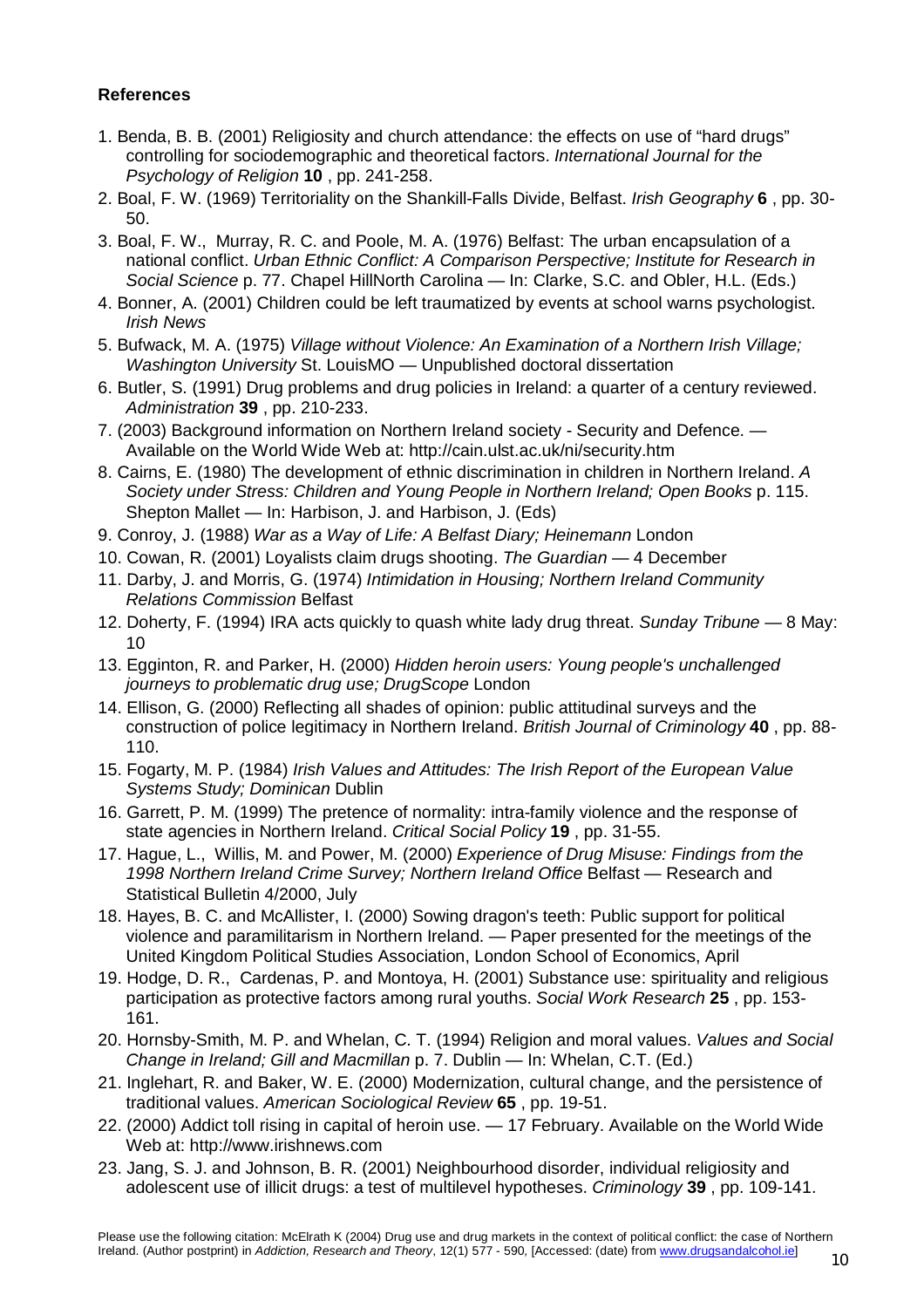- 24. Joseph, S., Cairns, E. and McCollam, P. (1993) Political violence, coping and depressive symptomatology in Northern Ireland children. *Personality and Individual Differences* **15** , pp. 471-473.
- 25. Kawachi, I., Kennedy, B. P. and Wilkinson, R. G. (1999) Crime: social disorganization and relative deprivation. *Social Science and Medicine* **48** , pp. 719-731.
- 26. King, D. J., Griffith, K., Reilly, P. M. and Merrett, J. D. (1982) Psycotropic drug use in Northern Ireland 1966-1980: prescribing trends, intra- and interregional comparisons and relationships to demographic and socioeconomic variables. *Psychological Medicine* **12** , pp. 819-833.
- 27. Knox, C. (2002) See no evil, hear no evil: Insidious paramilitary violence in Northern Ireland. *British Journal of Criminology* **42** , pp. 164-185.
- 28. Lee, R. M. (1995) *Dangerous Fieldwork; Sage* Thousand OaksCA
- 29. Leonard, M. (1994) *Informal Economic Activity in Belfast; Avebury* Aldershot
- 30. Loughrey, G. (1997) Civil violence. *Psychological Trauma: A Developmental Approach; Gaskell* p. 156. London — In: Black, D., Newman, M., Harris Hendricks, J. and Mezey, G. (Eds.)
- 31. McElrath, K. (2003) *Review of Research on Substitute Prescribing for Opiate Dependence and Implications for N. Ireland; Department of Health, Social Services and Public Safety* **Belfast**
- 32. McElrath, K. (2002) *Prevalence of Problem Heroin Use in Northern Ireland; Department of Health, Social Services and Public Safety* Belfast
- 33. McElrath, K. (2001) *Heroin Use in Northern Ireland: A Qualitative Study into Heroin Users' Lifestyles, Experiences, and Risk Behaviours; Department of Health, Social Services and Public Safety* Belfast
- 35. McElrath, K. and McEvoy, K. (2001a) Fact, fiction and function: mythmaking and the social construction of Ecstasy use. *Substance Use and Misuse* **36** , pp. 1-22.
- 36. McElrath, K. and McEvoy, K. (2001b) Heroin as evil: ecstasy users' perceptions about heroin. *Drugs: Education, Prevention and Policy* **8** , pp. 177-189.
- 37. Metress, S. P. (1995) *Outlines in Irish History: Eight Hundred Years of Struggle; Connolly Books* Detroit
- 38. Miller, R. and Dowds, L. (2002) *Drug and Alcohol Use among Young People: A Secondary Analysis of Drug and Alcohol Use Surveys; Department of Health, Social Services and Public Safety* Belfast
- 39. (2003) *Drug Use in Ireland and Northern Ireland: First Results from the 2002/2003 Drug Prevalence Survey - A Summary of the Methodology; Drug and Alcohol Information and Research Unit; National Advisory Committee on Drugs* Belfast
- 40. Mott, J. (1994) Notification and the Home Office. *Heroin Addiction and Drug Policy: The British System; Oxford University Press* p. 270. Oxford — In: Strang, J. and Gossop, M. (Eds)
- 41. Muldoon, O. T., Trew, K. and Kilpatrick, R. (2000) The legacy of the troubles on the young people's psychological and social development and their school life. *Youth and Society* **32** , pp. 6-28.
- 42. Murray, M. (1994) Use of illegal drugs in Northern Ireland. *Heroin Addiction and Drug Policy: The British System; Oxford University Press* p. 134. Oxford — In: Strang, J. and Gossop, M. (Eds)
- 43. (1997) *Illicit Drug Use in Northern Ireland; House of Commons* London
- 44. Parker, H., Bury, C. and Egginton, R. (1998) *New heroin outbreaks amongst young people in England and Wales; Home Office* London — Crime Detection and Prevention Series, Paper 92
- 45. Parker, T. (1993) *May the Lord in His Mercy be Kind to Belfast; Henry Holt and Company* New York
- 46. Pearson, G. (1996) Drugs and deprivation. *Journal of the Royal Society of Health* **116** , pp. 113-116.